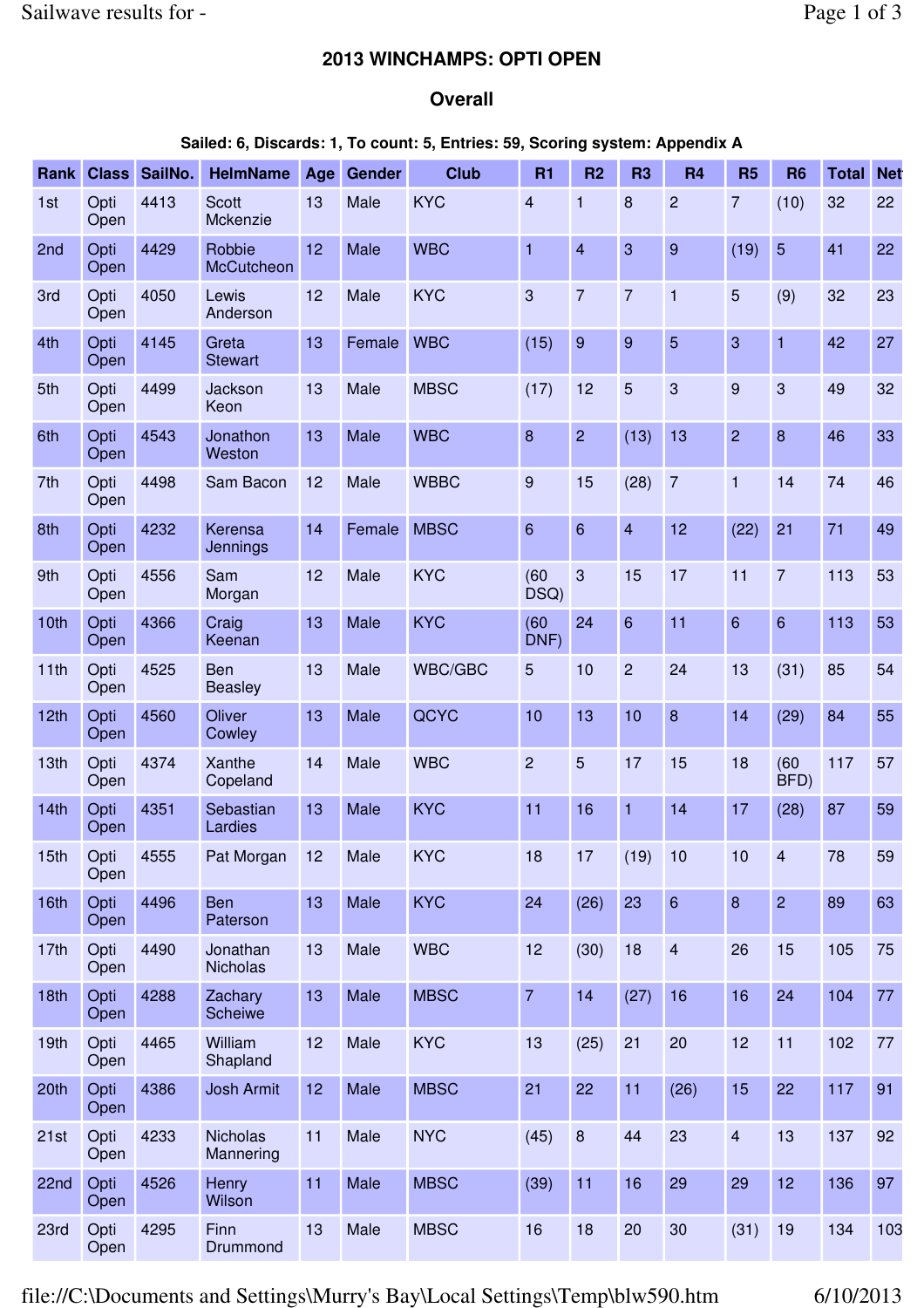## Sailwave results for - Page 2 of 3

| 24th             | Opti<br>Open | 4470 | <b>Jack Tripe</b>                           | 13 | Male   | QCYC              | 14           | 23           | 26   | (28)               | 27   | 20               | 138 | 110 |
|------------------|--------------|------|---------------------------------------------|----|--------|-------------------|--------------|--------------|------|--------------------|------|------------------|-----|-----|
| 25th             | Opti<br>Open | 491  | Min So                                      | 12 | Male   | <b>MBSC</b>       | (60)<br>OCS) | 21           | 24   | 18                 | 21   | 26               | 170 | 110 |
| 26th             | Opti<br>Open | 4402 | Reece<br>Caulfield                          | 13 | Male   | <b>TBC</b>        | 26           | 19           | 30   | 19                 | (42) | 17               | 153 | 111 |
| 27th             | Opti<br>Open | 4354 | <b>Harry</b><br>Corston                     | 16 | Male   | <b>CBYC</b>       | 19           | 27           | 29   | 22                 | (30) | 16               | 143 | 113 |
| 28th             | Opti<br>Open | 4476 | <b>Brianna</b><br>Reynolds-<br><b>Smith</b> | 13 | Female | <b>MBSC</b>       | 20           | 28           | 12   | (43)               | 33   | 25               | 161 | 118 |
| 29 <sub>th</sub> | Opti<br>Open | 4452 | Sophie<br>Egnot-<br>Johnson                 | 13 | Female | <b>MBSC</b>       | (36)         | 31           | 22   | 33                 | 28   | 18               | 168 | 132 |
| 30th             | Opti<br>Open | 4477 | Courtney<br>Reynolds-<br>Smith              | 13 | Female | <b>MBSC</b>       | 23           | (60)<br>BFD) | 14   | 37                 | 25   | 34               | 193 | 133 |
| 31st             | Opti<br>Open | 4536 | Max Gibbs                                   | 12 | Male   | QCYC              | 22           | 20           | 41   | 31                 | (45) | 32               | 191 | 146 |
| 32nd             | Opti<br>Open | 4375 | Tom<br>Maidment                             | 13 | Male   | <b>TYPBC</b>      | 32           | 33           | 35   | 25                 | (38) | 23               | 186 | 148 |
| 33rd             | Opti<br>Open | 4466 | <b>Albert</b><br><b>Stanley</b>             | 12 | Male   | <b>WBBC</b>       | 27           | 29           | (47) | 34                 | 32   | 27               | 196 | 149 |
| 34th             | Opti<br>Open | 4275 | <b>Nina</b><br>Mannering                    | 10 | Female | <b>NYC</b>        | 31           | 37           | (48) | 27                 | 20   | 36               | 199 | 151 |
| 35th             | Opti<br>Open | 3878 | Tasmin van<br>Bergen                        | 13 | Female | <b>NPYC</b>       | 29           | (42)         | 34   | 35                 | 23   | 33               | 196 | 154 |
| 36th             | Opti<br>Open | 4187 | <b>Thomas</b><br>Hyde                       | 13 | Male   | <b>MBSC</b>       | 25           | 32           | 39   | 36                 | (49) | 35               | 216 | 167 |
| 37th             | Opti<br>Open | 4051 | Josh Berry                                  | 12 | Male   | <b>MBSC</b>       | 35           | 39           | 25   | (60)<br>DNF)       | 40   | 38               | 237 | 177 |
| 38th             | Opti<br>Open | 4507 | Samantha<br><b>Stock</b>                    | 12 | Female | <b>MBSC</b>       | 34           | (44)         | 31   | 42                 | 37   | 42               | 230 | 186 |
| 39th             | Opti<br>Open | 3988 | Tal<br>Rabinovich                           | 14 | Female | <b>MBSC</b>       | 38           | 45           | 32   | (60)<br>DNF)       | 34   | 37               | 246 | 186 |
| 40th             | Opti<br>Open | 4266 | <b>Tess</b><br>Paterson                     | 13 | Female | <b>MSC</b>        | 49           | 35           | 33   | 21                 | 54   | (60)<br>DNC)     | 252 | 192 |
| 41st             | Opti<br>Open | 4494 | <b>Emily Dol</b>                            | 14 | Female | <b>WBC</b>        | 40           | 36           | 38   | 41                 | (51) | 40               | 246 | 195 |
| 42nd             | Opti<br>Open | 3985 | Joel<br>Kennedy                             | 11 | Male   | <b>TYPBC</b>      | (50)         | 49           | 43   | 39                 | 35   | 30               | 246 | 196 |
| 43rd             | Opti<br>Open | 4535 | Dion<br>Houston                             | 12 | Male   | <b>NPYC</b>       | 30           | 34           | 45   | (60)<br>DNF)       | 48   | 44               | 261 | 201 |
| 44th             | Opti<br>Open | 4327 | Campbell<br><b>Stanton</b>                  | 11 | Male   | <b>MBSC</b>       | 41           | 46           | 37   | 44                 | 39   | (48)             | 255 | 207 |
| 45th             | Opti<br>Open | 3968 | <b>Scott</b><br>Morrison                    | 12 | Male   | CBYC/TYPBC        | (52)         | 48           | 52   | 32                 | 43   | 39               | 266 | 214 |
| 46th             | Opti<br>Open | 3505 | <b>Matthew</b><br><b>Bayley</b>             | 12 | Male   | <b>CBYC</b>       | 28           | 40           | (55) | 47<br><b>SRS47</b> | 52   | 50               | 272 | 217 |
| 47th             | Opti<br>Open | 4396 | Francesco<br>Kayrouz                        | 11 | Male   | <b>WBC</b>        | 42           | 38           | 46   | 40                 | 55   | (60)<br>DNC)     | 281 | 221 |
| 48th             | Opti<br>Open | 3738 | James<br>Sheldon                            | 11 | Male   | <b>BOIYC/KKCC</b> | 37           | (60)<br>BFD) | 42   | 47<br><b>SRS47</b> | 36   | 60<br><b>BFD</b> | 282 | 222 |